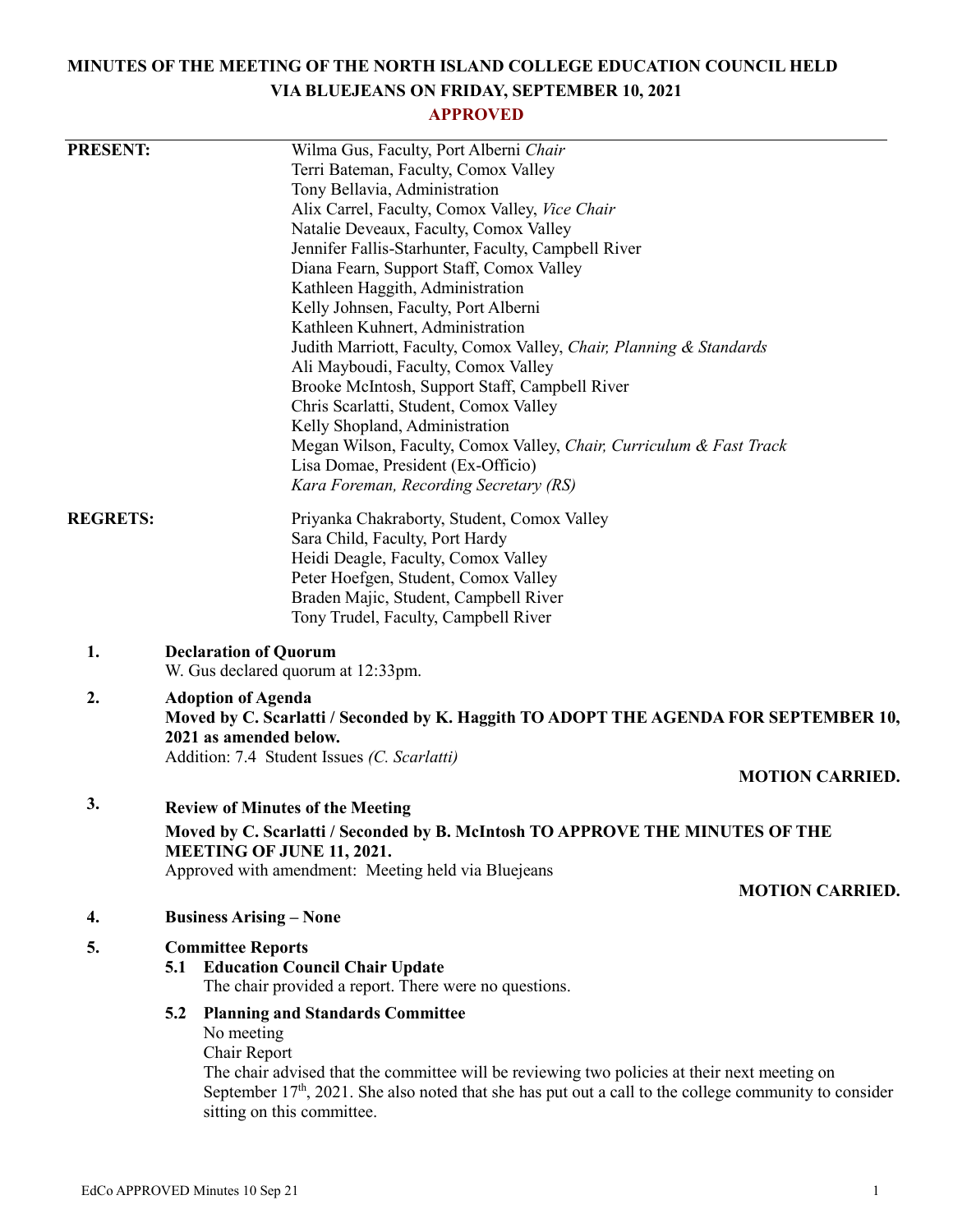#### **5.3 Fast Track Committee**

Minutes of August 2021

*Items 5.3.1 & 5.3.2 were taken together*

- **5.3.1 New Course – CWA 100 Construction Craft Worker Apprenticeship Level 1**
- **5.3.2 New Course – CWA 200 Construction Craft Worker Apprenticeship Level 2**

**Moved by M. Wilson / Seconded by C. Scarlatti TO APPROVE THE NEW COURSES.**

**EFFECTIVE/START DATE: FA 2021 No Revisions**

#### **MOTION CARRIED.**

#### **5.4 Curriculum Committee**

Minutes of June 18, 2021

#### **Health and Human Services**

5.4.1 Program Revision – Health Care Assistant Certificate

# **Moved by M. Wilson / Seconded by C. Scarlatti TO APPROVE THE PROGRAM REVISION.**

#### **EFFECTIVE/START DATE: FA 2022**

No Revisions

#### **MOTION CARRIED**.

#### *Items 5.4.2 – 5.4.11 were taken together*

- 5.4.2 Course Revision – HCA 100 Health and Healing Concepts for Practice
- 5.4.3 Course Revision – HCA 105 Health 1: Interpersonal Communication
- 5.4.4 Course Revision – HCA 110 Health 2: Lifestyle & Choices
- 5.4.5 Course Revision – HCA 115 Healing 1: Caring for Individuals Experiencing Common Health Challenges
- 5.4.6 Course Revision – HCA 120 Healing 3: Personal Care and Assistance
- 5.4.7 Course Revision – HCA 125 Healing 2: Caring for Individuals Experiencing Cognitive or Mental Challenges
- 5.4.8 Course Revision – HCA 130 Work Role: Introduction to HCA
- 5.4.9 Course Revision – HCA 140 Practice Experience I
- 5.4.10 Course Revision – HCA 145 Practice Experience II
- 5.4.11 Course Revision – HCA 150 Practice Experience III

#### **Moved by M. Wilson / Seconded by C. Scarlatti TO APPROVE THE COURSE REVISIONS WITH AMENDMENT AS NOTED BELOW.**

#### **EFFECTIVE/START DATE: FA 2022**

Requested Revisions (RS): *Item 5.4.8 HCA 130*

*Add Instructor Qualifications as noted on all other ACDs.*

#### **MOTION CARRIED.**

#### **Digital Design & Development**

#### *Items 5.4.12 – 5.4.16 were taken together*

- 5.4.12 Omnibus Program Revisions
- 5.4.13 Advanced Digital Design & Development Diploma
- 5.4.14 Web and Mobile Application Development Diploma
- 5.4.15 Android Application Development Certificate
- 5.4.16 Web Design Fundamentals Certificate

#### **Moved by M. Wilson / Seconded by C. Scarlatti TO APPROVE THE PROGRAM REVISIONS.**

**EFFECTIVE/START DATE: FA 2022** No Revisions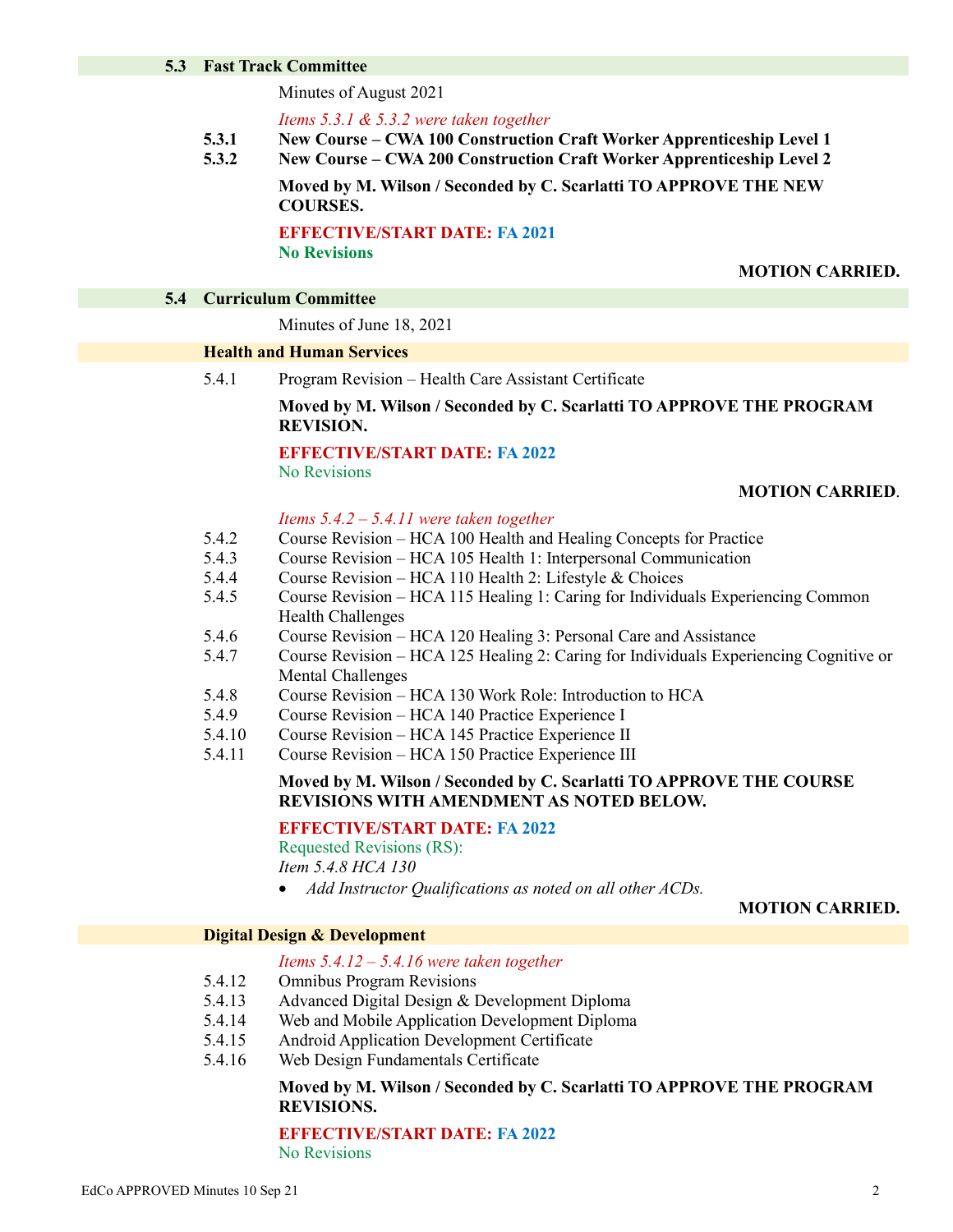5.4.17 Program Revision – Communication Design Diploma

## **Moved by M. Wilson / Seconded by C. Scarlatti TO APPROVE THE PROGRAM REVISION.**

**EFFECTIVE/START DATE: FA 2022** No Revisions

#### **MOTION CARRIED**.

#### *Items 5.4.18 & 5.4.19 were taken together*

- 5.4.18 Course Revision – DGL 104 Application Development Foundations
- 5.4.19 Course Revision – DGL 114 Introduction to Mobile App Development

## **Moved by M. Wilson / Seconded by C. Scarlatti TO APPROVE THE COURSE REVISIONS.**

# **EFFECTIVE/START DATE: FA 2022**

No Revisions

# **MOTION CARRIED**.

#### **Humanities**

## *Items 5.4.20 – 5.4.22 were taken together*

- 5.4.20 New Course – GLS 140 Fishing, Indigeneity and the Asia Pacific I
- 5.4.21 New Course – GLS 240 Fishing, Indigeneity and the Asia Pacific II
- 5.4.22 New Course – GLS 241 Field School: Fishing, Indigeneity and the Asia Pacific

# **Moved by M. Wilson / Seconded by C. Scarlatti TO APPROVE THE NEW COURSES.**

**EFFECTIVE/START DATE: FA 2022** No Revisions

## **MOTION CARRIED**.

## **6. New Business - None**

# **7. Information / Correspondence**

# 7.1 **(Verbal) Report from Senior Education Team** *(T. Bellavia)*

- Highlight the *Return to Campus Guidelines*. Thanks to the production team. Encourage everyone to review these.
- Changes to the new academic division: Moving from a four to three dean model with three associate dean positions. Hiring process is underway.
- Over the summer there has been a renewal of the *Widening Our Doorways* document to align its measurables with *Build 2026*'s measurables. Plan is to complete and circulate the document soon, then follow up with implementation.

## 7.2 **(Verbal) Report from Indigenous Education** *(K. Shopland)*

- New member joining the Indigenous Education team: Manager of Indigenous and Regional Partnerships, Marisa Bennett as of September 27<sup>th</sup>. Position is based out of the Port Alberni campus and responsible for creating community partnerships and supporting community-based Indigenous-led programming through the Alberni and West Coast region.
- *Working Together*, the Indigenization plan was launched on June 21<sup>st</sup>. Goals and actions within this plan are strongly reflected in *Build 2026* and in the updated *Widening Our Doorways 2026*. This plan contains college-wide responsibilities and practices for reconciliation, Indigenization and decolonization.
- Two community-led Indigenous language fluency certificates are fully up and running.
- September  $30<sup>th</sup>$  is the national day of reconciliation. The college will be closed but several events & activities are planned and information and resources will be made available.

## 7.3 **Instructional Key Dates and NIC Academic Schedules and Deadlines** *(K. Kuhnert)*

 These will be reviewed in the spring with the deans in acknowledgement of concerns expressed by some departments in meeting their articulation agreements.